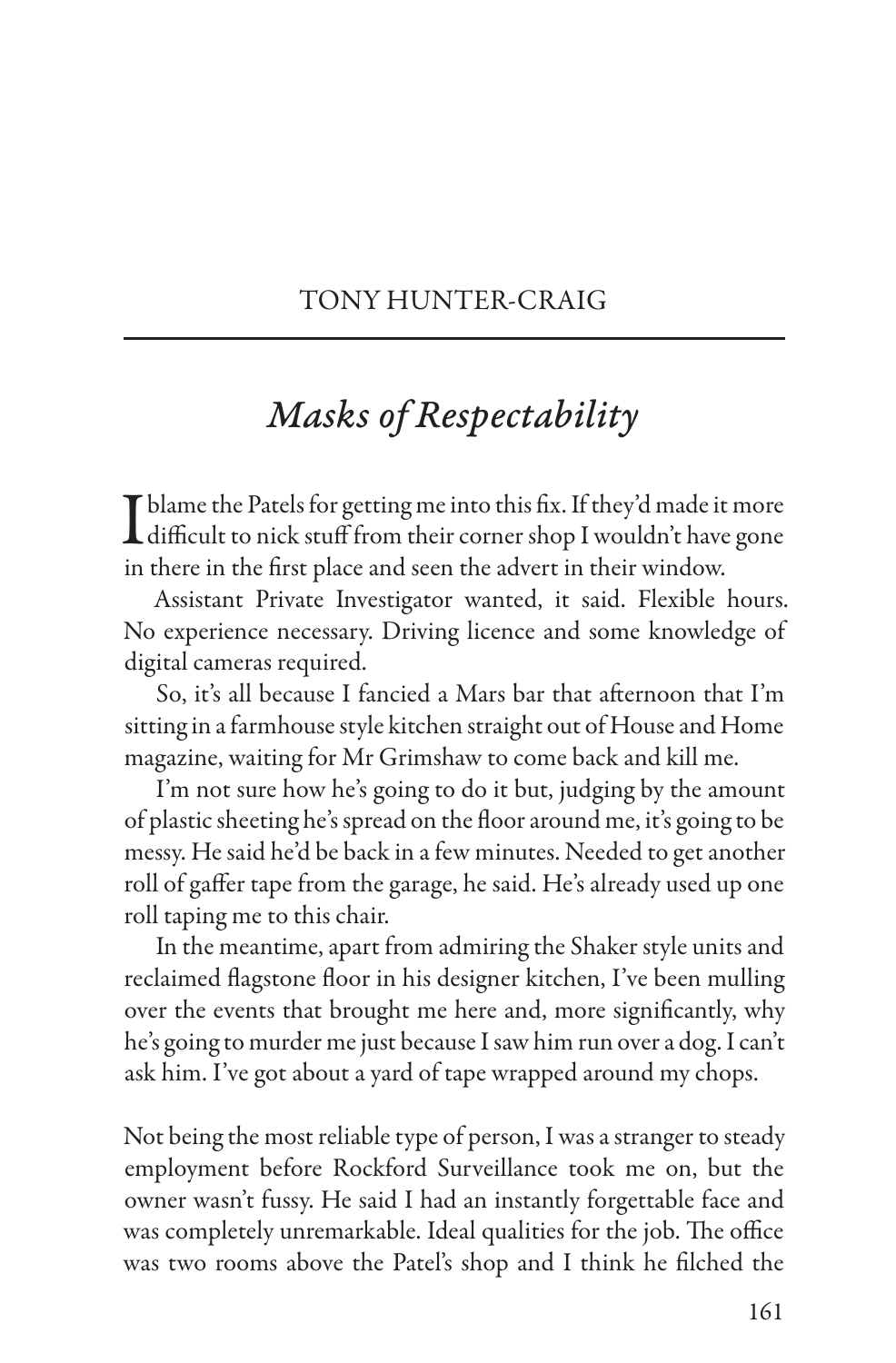name from some old TV detective show.

I spent the next couple of years following cheating husbands and wayward wives, sitting in a clapped-out Fiat Uno with a camera at the ready. I was paid a per diem pittance and the assignments were boring but I soon found a way to supplement my meagre income.

Most of Rockford's clientele were reasonably wealthy middle class professionals living in the upmarket suburbs of the city. BMWs, Jaguars and big detached mock Tudor houses or barn conversions were the norm. They provided a rich source of improprieties.

The first time I decided to do a bit of freelancing was more out of sympathy than avarice. I'd been keeping an eye on a bloke whose wife reckoned was having an affair. He had all the appearances of a model husband, but she was right. I clocked him coming out of a hotel one afternoon with a stunning brunette. To make sure it wasn't just a one-off I decided to keep up the surveillance for another few days. One morning, while I was waiting to check if he stopped off for a quickie on the way to work, his wife followed him out of the house. 180 pounds of shapeless dressing gown capped with dirty blonde hair, yelling her head off while managing to keep a cigarette stuck to her lower lip. He got into his car without a word as she stood there glowering, hands on broad hips, shouting at him like an overweight drill sergeant.

I decided he deserved an out. As soon as he parked up, I pulled into an adjoining slot and approached him. I spilled the beans and offered to let him delete all the photos from my camera if he gave me a grand in cash. I would report back to my boss that there was no evidence of an affair. We did the deal as soon as the banks opened and he was as grateful for his good fortune as I was for my small one.

After that I quickly learned that a heck of a lot of well-to-do people wore a mask of respectability to hide their true characters, and I discovered they were willing to pay to keep their masks from slipping.

I always chose my targets carefully. Individuals with a reputation to uphold. People in positions of responsibility. Outwardly upright citizens who would be horrified if their indiscretions were revealed.

It's surprising what you find out when you observe someone closely for a few days. I uncovered all manner of misdemeanours,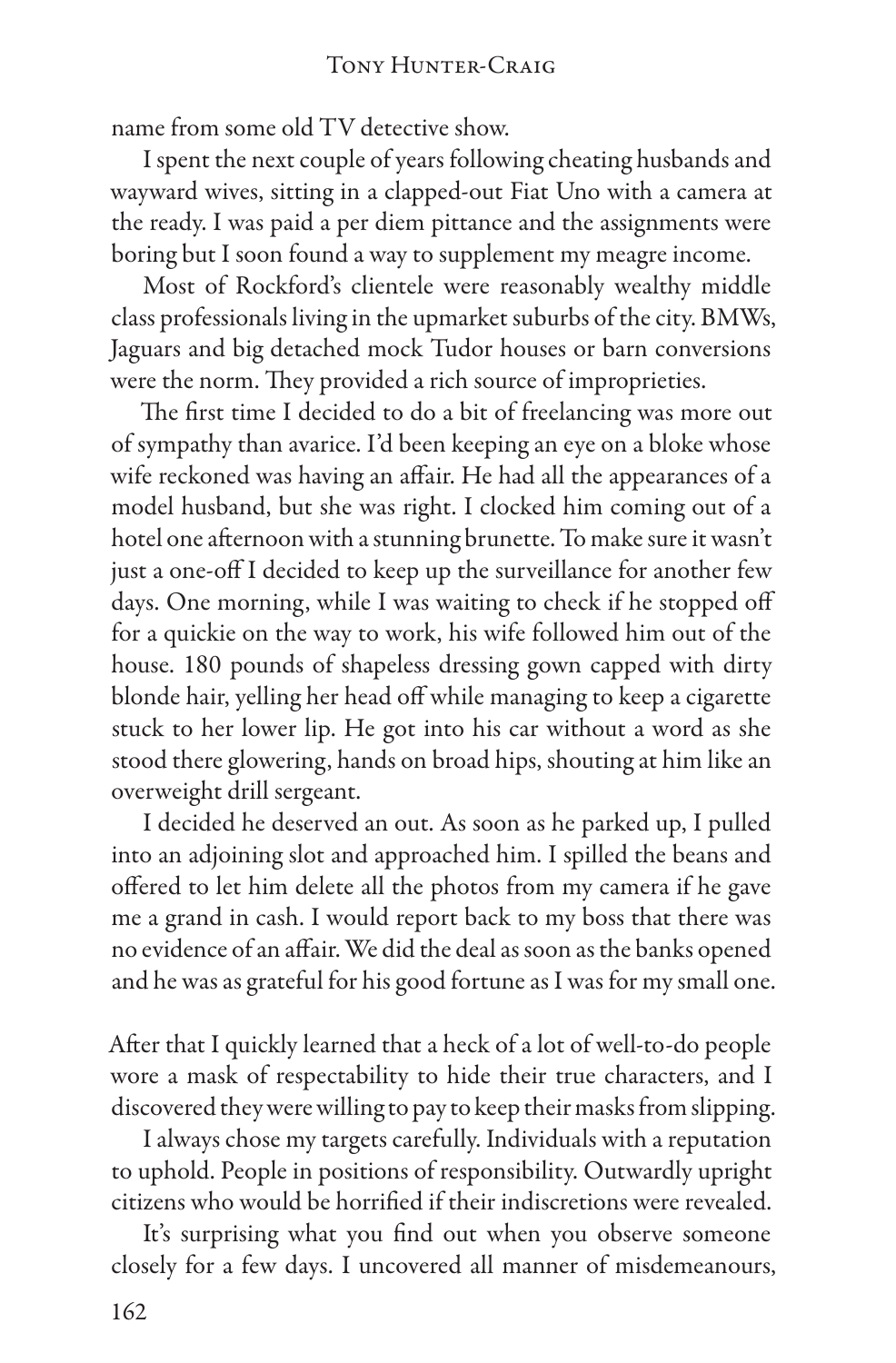from the manager of a lower division football club who was placing bets against his own team, to a county councillor who was upskirting women on escalators.

I never demanded ridiculous sums of money. Enough to make it worth my time and effort but easily affordable for my 'clients'. Five thousand was the most I ever asked for, and avoiding embarrassment is a powerful motivation to pay off a blackmailer.

Mr Grimshaw was different from my usual clients in that I came across him quite by accident.

I'd been shadowing a trophy wife whose old man had become suspicious. She was dead easy to tail either in her flashy red sports car or tottering around on killer heels.

On that particular evening, September 4<sup>th</sup>, I'd followed her car to Brampton Woods, a seldom visited local nature reserve. It definitely looked fishy to me so I switched my dash cam on and filmed her as she bumped along a rough dirt road to a parking area.

She pulled up alongside the only other vehicle, a late model Mercedes G-wagon with a personalized number plate. I slotted the Uno between two overhanging trees at the side of the track and started snapping away.

She climbed into the Merc and the two of them were soon at it. I could see the G-wagon rocking on its suspension and the windows misting up. As soon as the light began to fade I decided to leave them to it and reversed until I found a place wide enough to do a three-pointer.

It was on the way back down the track that I first encountered Grimshaw. His silver Range Rover shot out of a firebreak right in front of me. He seemed to be in a hurry but once clear of the woodland he slowed down a bit and I caught up with him as we both headed back towards the city.

We reached the suburbs and that's when he hit the dog. I can't say he was at fault, the stupid mutt ran out into the road, its owner nowhere in sight. However, Grimshaw didn't even slow down. It was like he didn't know he'd run the thing over, or didn't care. The dog looked extremely dead so I didn't bother stopping either, but I knew that you had to inform the authorities if you ran over an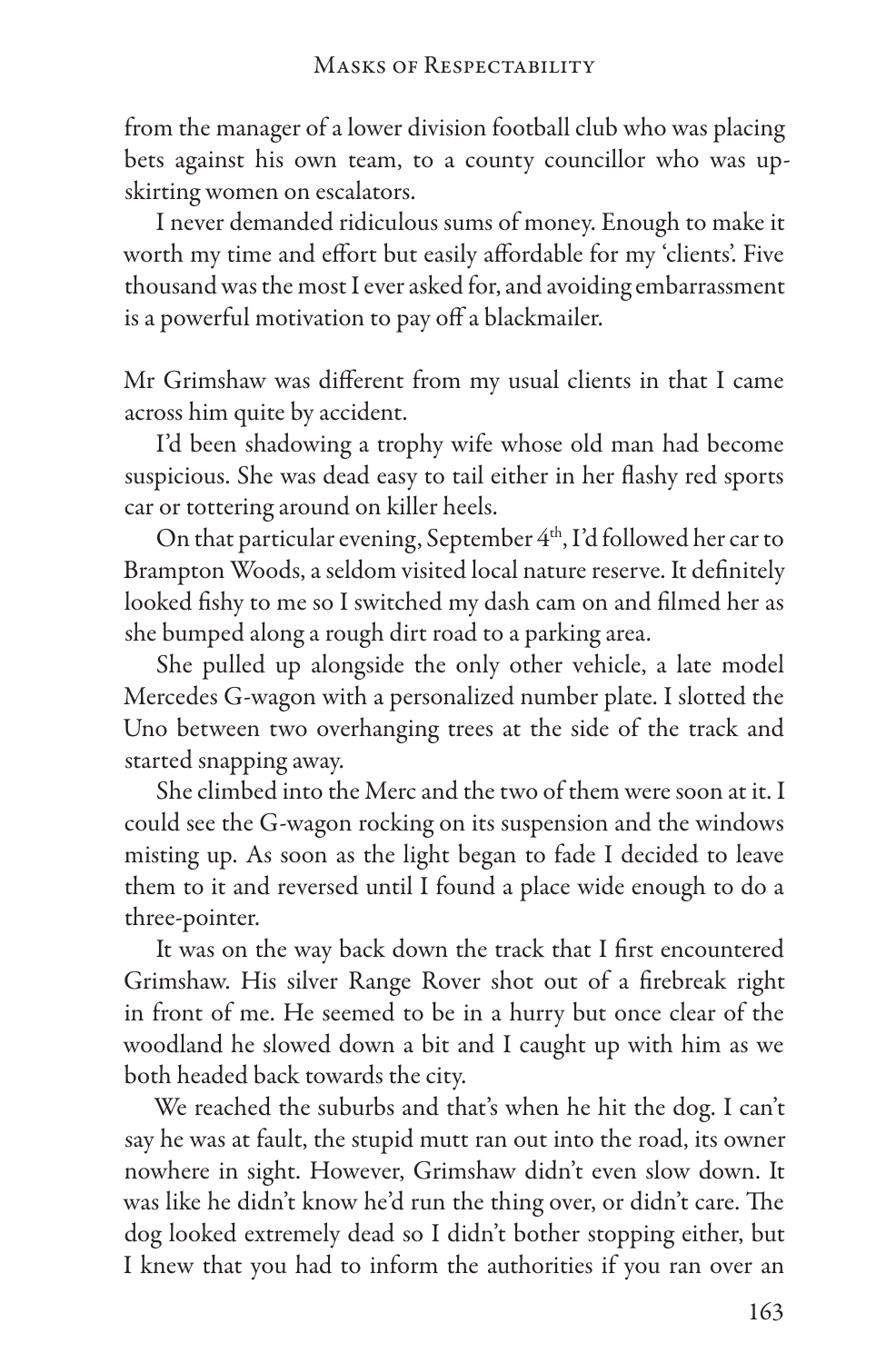animal, and I guessed that wasn't going to happen.

I checked my dash cam. It was still recording. Sensing an opportunity, I followed the silver Range Rover to its destination, a standard issue detached mock Tudor on a pleasant tree-lined avenue.

Early the next morning I went back and got my first good look at Grimshaw. Middle aged, wiry, clean shaven with thinning hair, expensive suit and briefcase. I followed him to a modern dental surgery where I found out his name from the plaque next to the door. I confirmed it with the receptionist when I went inside to make enquiries about the price of fillings.

He was the ideal mark. Wealthy with an image to protect. I was sure he had plenty of dog lovers on his patient list.

A letter would be the best method of initial contact I decided after a few days' contemplation, so I wrote a simple note by hand to avoid leaving any clues on my laptop if anything went wrong:

*'I followed you from Brampton Woods on September 4th. I know what you did and have it on video. The evidence is for sale for £2000. If you are interested, message me on this number.'*

I included the number for one of my cheap burner phones, wrote his full name with all his post-nominals on an envelope marked confidential, and hand delivered the letter to his surgery.

Two days later the phone pinged and I read his text message:

*'Bring all copies of evidence to 14 Cavendish Avenue at 6 pm tonight. Come alone. Cash waiting.'*

He was inviting me to his home address, which must mean he was either single or, if he had a wife and kids, they'd be out.

"Have you got everything with you?" he asked me on the doorstep. "Does anyone else know about this?"

I told him yes and no and, as he stepped aside to let me enter, I felt a sharp prick on the side of my neck.

I would have assumed it was an insect bite if I hadn't glimpsed the movement of his arm. The effect was instantaneous and amazing. Within seconds I felt woozy and my knees buckled. Grimshaw had to hold me up and half drag me into his kitchen. I was euphoric, enjoying the best trip ever as he sat me down and began gaffer taping me to a chair. I was too happy to object.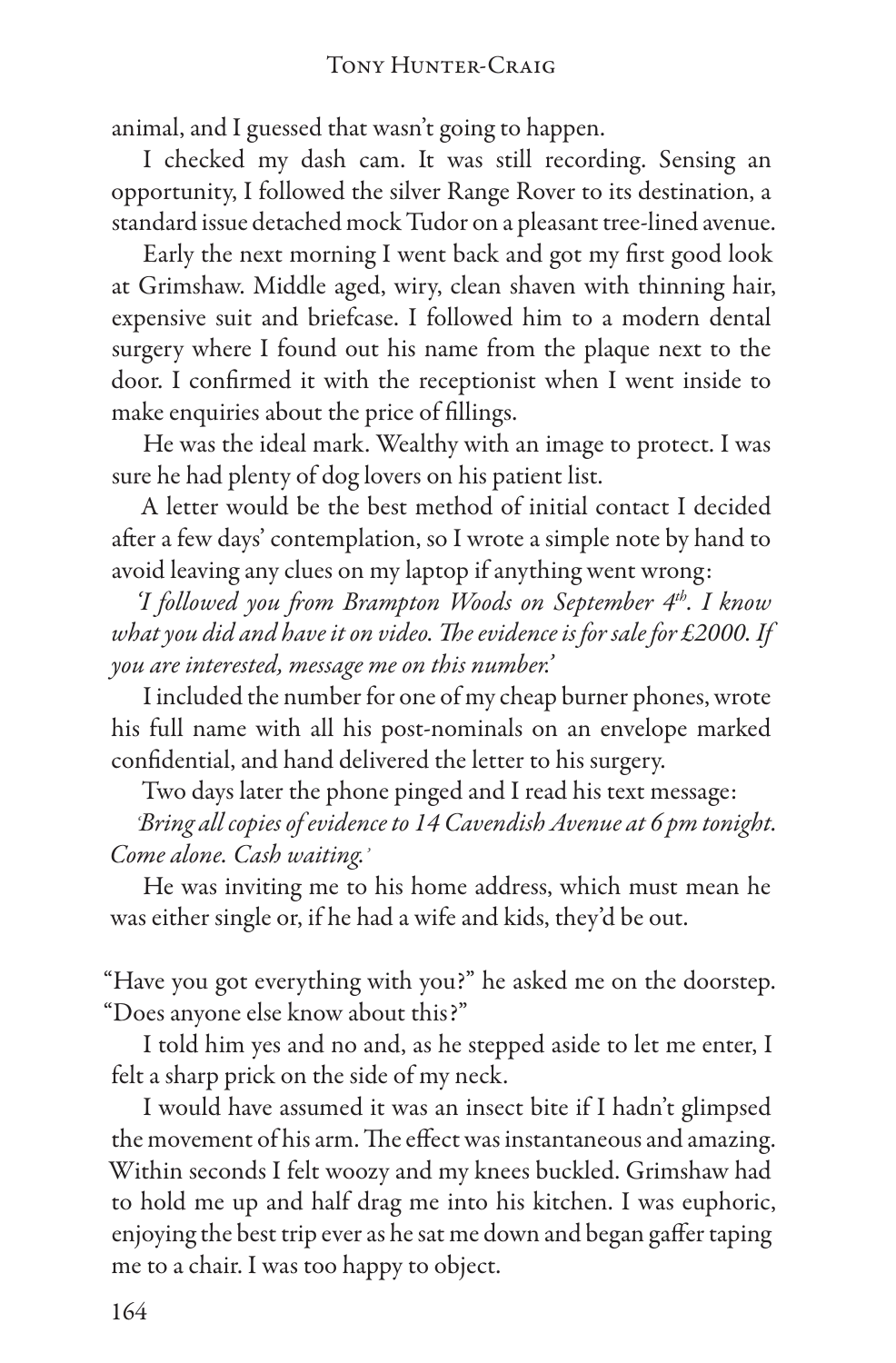"Midazolam injected straight into the jugular," he offered by way of explanation as he strapped my wrists to the wooden chair arms.

"Wears off after about half-an-hour. I use it as a pre-med when I do major reconstructive work. Nice isn't it?"

"Wha ... wha ..." I managed, unable to form any coherent words.

"Sorry about this, but I can't risk you disturbing the neighbours," my captor said as he used more of the tape to gag me.

Grimshaw emptied my pockets and placed everything, including the burner phone, on the grey soapstone countertop. He rifled through my wallet and found my Rockford business card.

"So, a snoop eh? Or should I say private investigator? I suppose my wife hired you to keep an eye on me. Well, whatever you've found out isn't going to do either of you much good now is it?"

The effect of the midazolam was wearing off but what he was saying still didn't make any sense to me. He picked up the SD memory card I'd removed from my dash cam to fulfil my part of the bargain.

"I assume this is your video evidence, yes?"

I nodded enthusiastically and mumbled agreement through the tape, hoping he'd be satisfied and let me go.

"Well, we better get rid of that straight away."

He lit one of the gas rings on the six burner range and, holding the tiny plastic card with a pair of stainless steel tongs, incinerated it.

After he'd flushed the ash down the sink he blew out the pilot lights for the gas burners then dragged me closer to the range before spreading plastic sheeting around and between the legs of my chair, all the time keeping up a nervous chatter.

"I don't want a repeat of last week. My wife made a terrible mess. She 'let go' if you get my drift. I hope you don't do the same. I can't have your DNA spread all over the floor... took me hours to clean up after her."

"What the hell is going on?" I demanded. "All you did was run over a dog. What's it got to do with your wife? I'm only asking for a couple of grand to save you any embarrassment!"

Unfortunately, it came out as *'Whuummmph, mmrrph. Mmmmppphhh!'*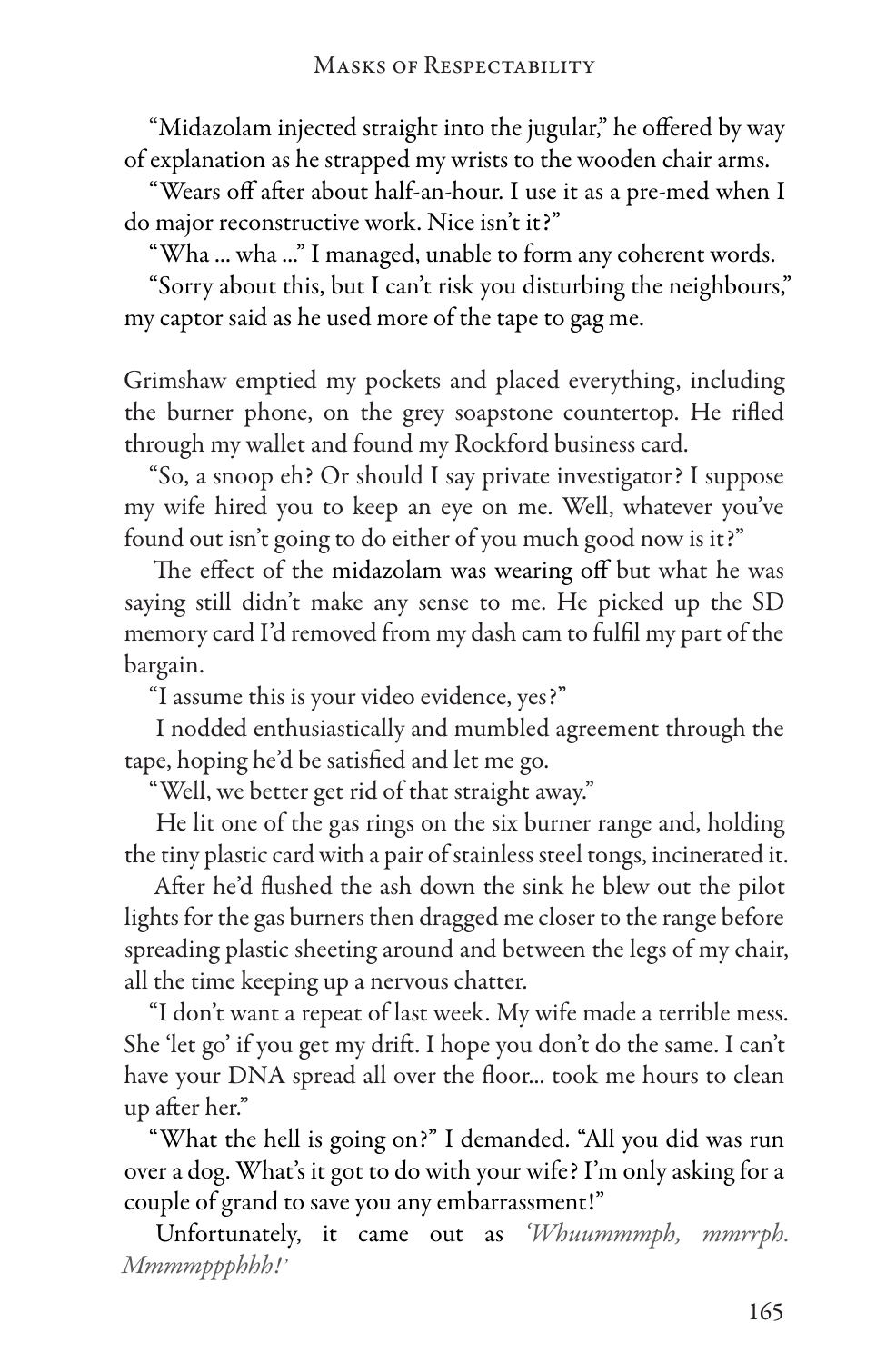"I could finish you off with an overdose of midazolam," Grimshaw explained, ignoring my pathetic grunts, "which would be much more pleasant, even enjoyable, but if your body is ever discovered and traces found it would throw suspicion on me, being a dentist. The tiny amount I gave you will be undetectable after a few hours."

I felt sweat break out on my forehead as I realized he really did intend to murder me ... and that's when he went off to get more gaffer tape.

Grimshaw has just returned and is prattling incessantly as he's taping a huge polythene bag around the range, carefully sealing all the gaps.

It's obvious to me now that he's going to seal me inside and then turn on the gas. Not quite as messy as I feared but just as terminal.

He tells me that he used the same modus operandi to dispatch his wife on September  $4<sup>th</sup>$  and then buried her body that same evening in Brampton Woods. He can't understand how I know about it. He thought he'd been exceptionally careful.

Not being the sharpest arrow in the quiver, it finally dawns on me that Grimshaw thinks that's why I'm blackmailing him. It's all a terrible misunderstanding.

*"Mmmrrrphh* ... *whhaammph!"* I plead, meaning: 'I only know about the dog ... I had no idea you'd murdered your wife!'

Grimshaw takes no notice whatsoever.

So that's the reason he's going to kill me and I have no way of putting his mind at rest. Even if I could, it wouldn't make any difference because, of course, now I do know.

"We only bought the new mattresses last month," Grimshaw says cheerily as he drapes the bag over me and begins to tape it down.

"Lucky I kept all the packaging, it's come in really handy and is rather appropriate don't you think?"

My eyes fill with tears when I notice the irony of the brand name *'Heavenly Sleep'* emblazoned multiple times across the polythene.

He reaches in and twists the knobs for the gas rings before quickly sealing the last few inches. I hold my breath as long as I can and shake my head violently, feebly trying to overturn the heavy wooden chair.